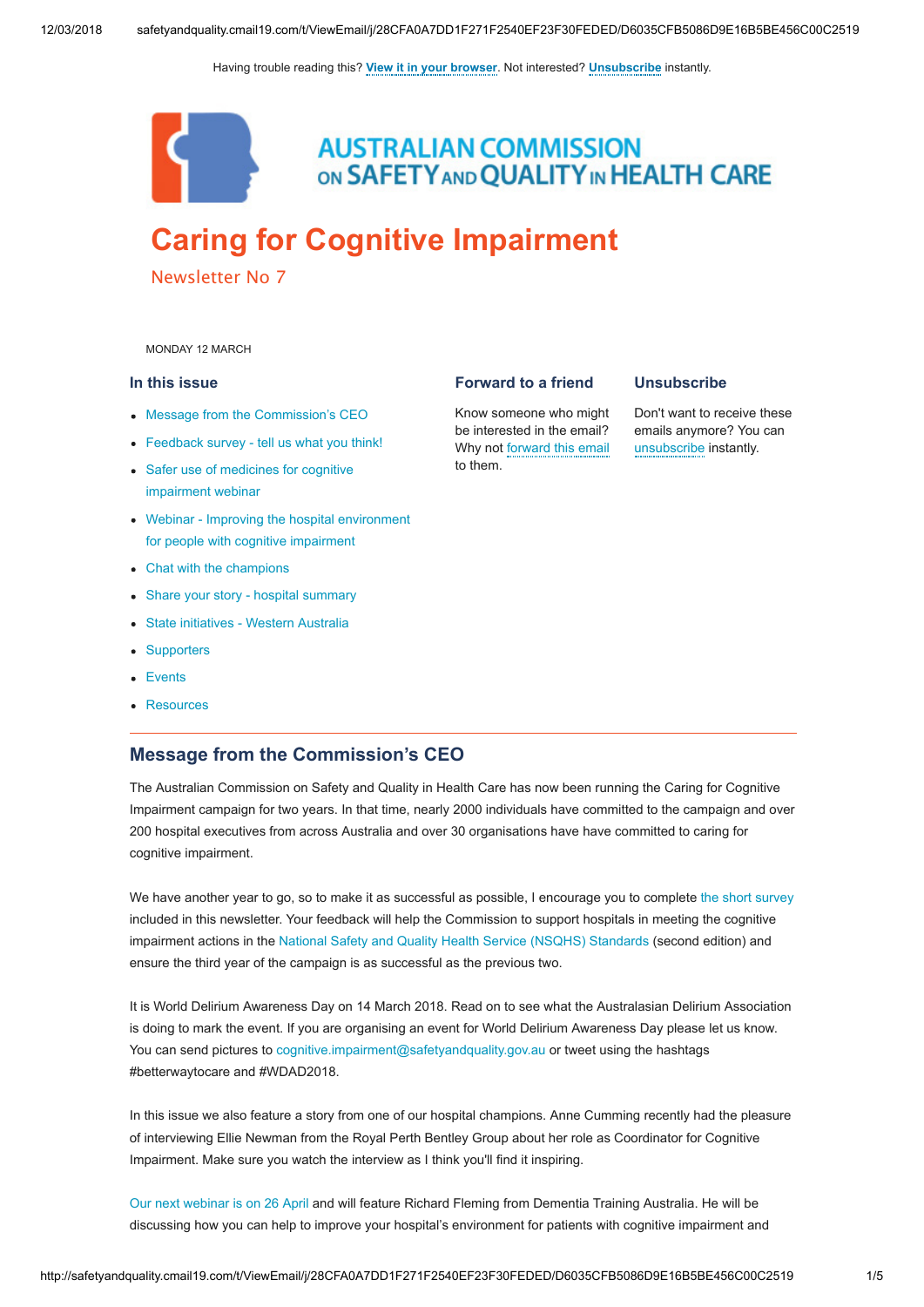12/03/2018 safetyandquality.cmail19.com/t/ViewEmail/j/28CFA0A7DD1F271F2540EF23F30FEDED/D6035CFB5086D9E16B5BE456C00C2519

their carers. Last month's webinar called Safer use of medicines for cognitive impairment is now available on the [Caring for Cognitive Impairment campaign website](http://safetyandquality.createsend1.com/t/j-l-bjlhra-yhukqlds-u/).

#### Regards Adjunct Professor Debora Picone AM

[Back to top](#page-0-1)

## <span id="page-1-0"></span>Feedback survey - tell us what you think!

The Caring for Cognitive Impairment campaign has been running for two years and will continue until January 2019. We would like to hear your thoughts on how we can make the next 10 months of the campaign the most effective it can be in supporting the implementation of the cognitive impairment items in the NSQHS Standards (second edition).

Please take the time to complete [the 5 minute survey](http://safetyandquality.createsend1.com/t/j-l-bjlhra-yhukqlds-o/) or email [cognitive.impairment@safetyandquality.gov.au](mailto:cognitive.impairment@safetyandquality.gov.au) by 29th March 2018.

[Back to top](#page-0-1)

## <span id="page-1-1"></span>Safer use of medicines for cognitive impairment webinar

Webinar 7 is now available to watch again on the [Caring for Cognitive Impairment campaign website.](http://safetyandquality.createsend1.com/t/j-l-bjlhra-yhukqlds-b/) Over 300 people joined for a panel discussion on safer use of medicines for cognitive impairment featuring:

- Ms Mary Etty-Leal, Deputy Director of Pharmacy (Royal Park Campus), Royal Melbourne Hospital
- Dr Ann Rudden, Associate Professor, Staff Specialist in General Medicine and Geriatrics, Gold Coast University Hospital
- Ms Anne Moehead, Nurse Practitioner Psychogeriatrics / Dementia, Nursing & Midwifery Directorate, Northern NSW Local Health District.

Watch the webinar again [here](http://safetyandquality.createsend1.com/t/j-l-bjlhra-yhukqlds-n/).



<span id="page-1-2"></span>

#### [Back to top](#page-0-1)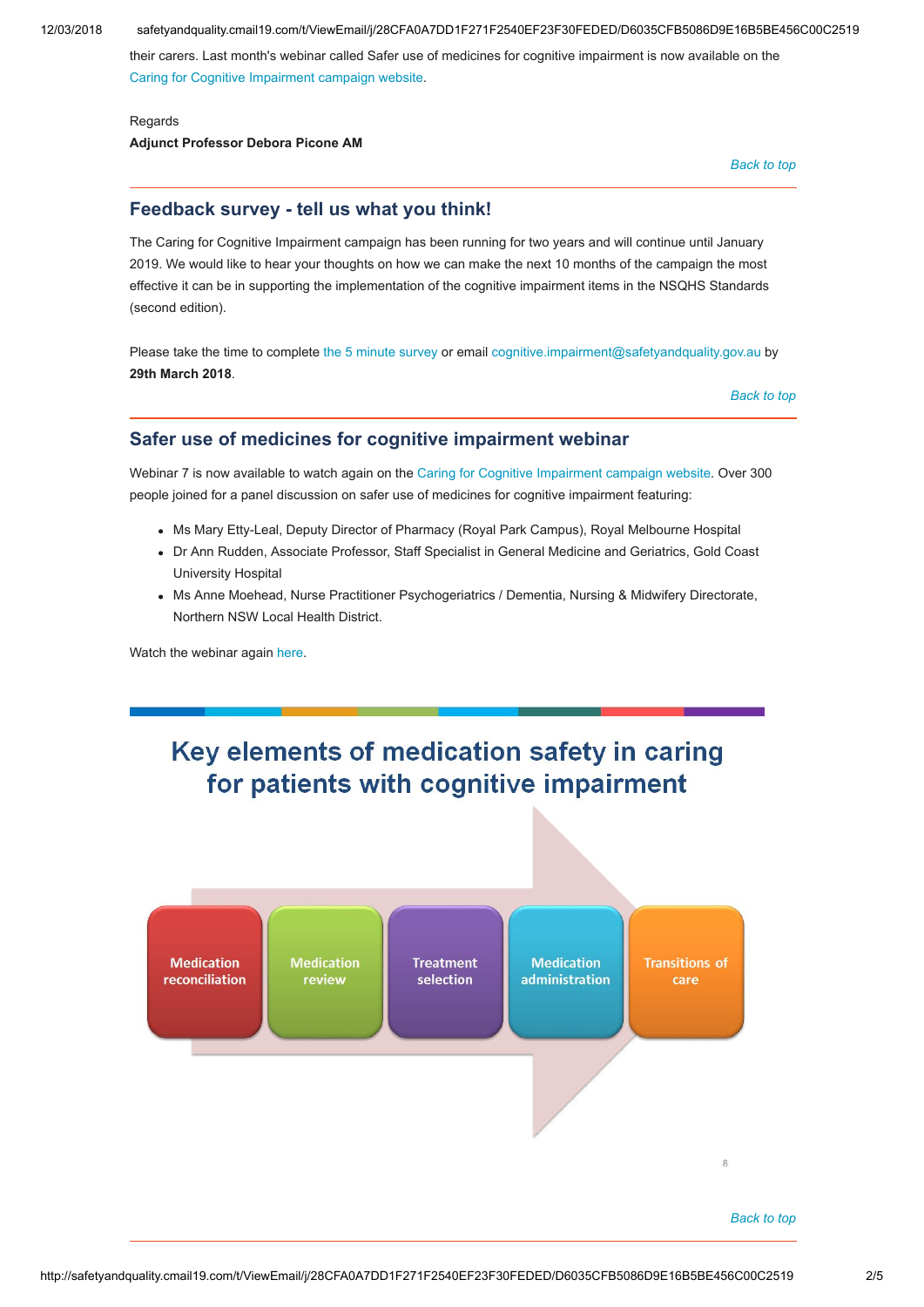12/03/2018 safetyandquality.cmail19.com/t/ViewEmail/j/28CFA0A7DD1F271F2540EF23F30FEDED/D6035CFB5086D9E16B5BE456C00C2519

## Webinar - Improving the hospital environment for people with cognitive impairment

Register for our next webinar [here.](http://safetyandquality.createsend1.com/t/j-l-bjlhra-yhukqlds-x/) It is for those working in hospitals who would like tips and advice on how to improve the hospital environment for people with cognitive impairment.

Richard Fleming, the Executive Director of Dementia Training Australia will be discussing:

- Environment design principles
- What DTA can offer hospitals resources, design education service, tailored packages
- Examples of success at different levels, including whole hospital builds, modifications, renovations and simple changes to a person's room.

Topic: Improving the hospital environment for people with cognitive impairment Date: 26 April 2018 Time: 2pm - 3pm (AEST) Venue: Broadcast across Australia

[Register here](http://safetyandquality.createsend1.com/t/j-l-bjlhra-yhukqlds-m/)

[Back to top](#page-0-1)

## <span id="page-2-0"></span>Chat with the champions

The Caring for Cognitive Impairment campaign is hosting the second discussion with nominated lead hospital champions to help establish a cognitive champion network across Australia.

To recieve an invitation to the videoconference, [follow this link.](mailto:cognitive.impairment@safetyandquality.gov.au?body=Please%20send%20me%20an%20invitation%20to%20the%20Chat%20with%20the%20champions%2022%20March%202018.%0A%0AName%3A%0ARole%3A%0AHospital%3A%0AEmail%3A%0A%0ATopics%20I%20would%20like%20to%20be%20discussed%3A&subject=Chat%20with%20the%20champions%2022%20March%202018)

Topic: Chat with the champions Date: 22 March 2018 Time: 2pm - 3pm (AEDT) Venue: Broadcast across Australia

Tell us what you would like to discuss by emailing [cognitive.impairment@safetyandquality.gov.au](mailto:cognitive.impairment@safetyandquality.gov.au?body=Please%20add%20me%20to%20the%20invite%20list%20for%20Chat%20with%20the%20Champions.%0AName%3A%0AEmail%3A%0AHospital%3A&subject=Chat%20with%20the%20champions)

[Back to top](#page-0-1)

#### <span id="page-2-1"></span>Share your story - hospital summary

The Caring for Cognitive Impairment website features summaries from hospitals on how they are working to improve the care of those with cognitive impairment.

Ellie Newman from Royal Perth Bentley Group was interviewed by Anne Cumming in January about her role as Coordinator for Cognitive Impairment. [Watch the video here](http://safetyandquality.createsend1.com/t/j-l-bjlhra-yhukqlds-q/) to learn about the excellent work Ellie and her colleagues are doing.



[Back to top](#page-0-1)

## <span id="page-2-2"></span>State initiatives - Western Australia

This feature of the newsletter highlights initiatives that are happening at a state or territory level. Western Australia is the second state to feature. Andrea Lomman, Senior Policy Officer, Department of Health, WA is a member of the Cognitive Impairment Advisory Group and has provided the following summary.

The Department of Health is committed to developing and improving policy and healthcare delivery in cognitive impairment, including through the Western Australian Delirium Model of Care (2008) and the WA Dementia Model of Care (2011). An estimated 33,400 people live with dementia in WA.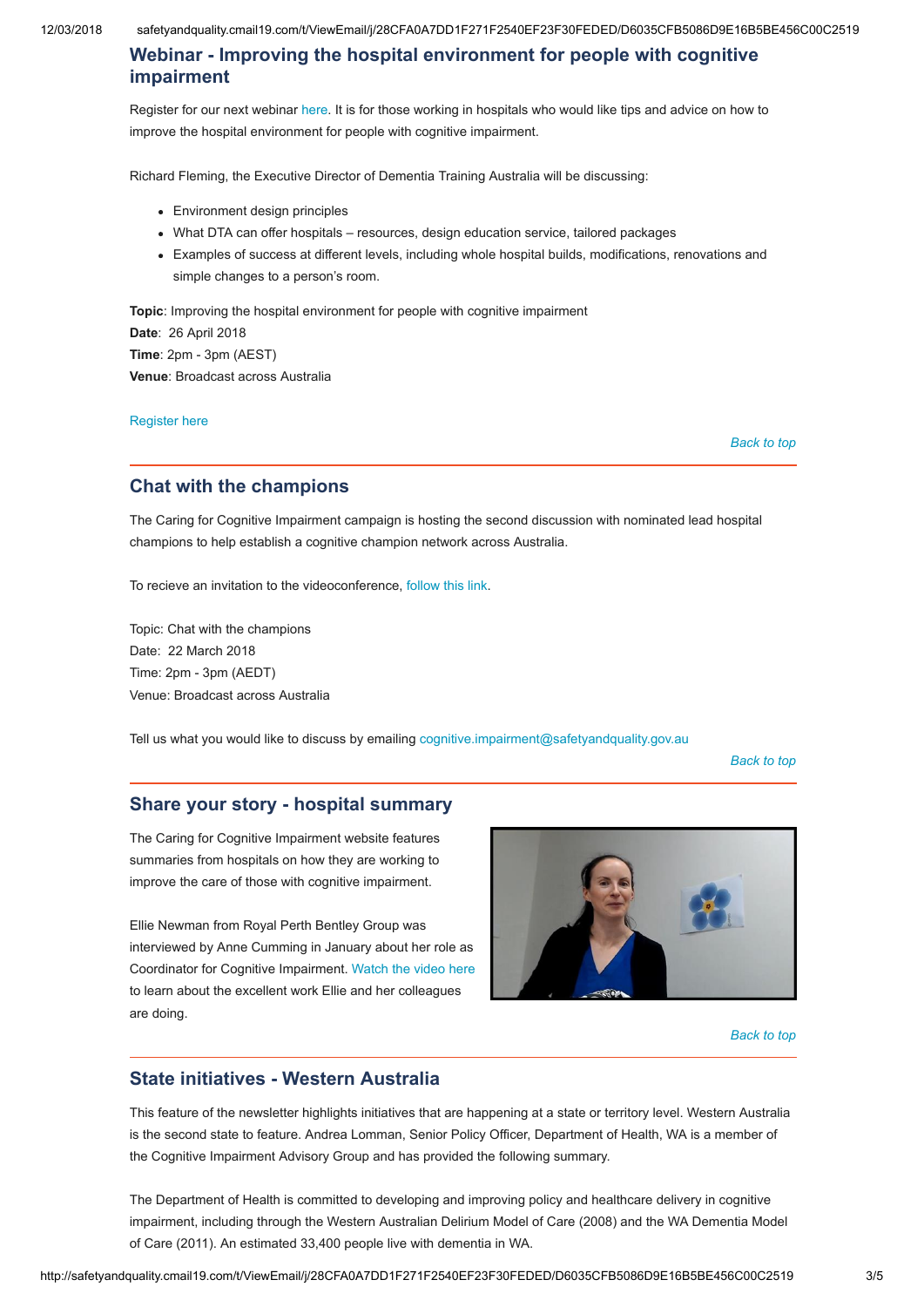These initiatives have provided the foundation for cognitive impairment projects currently underway in key hospital sites across the State including the Royal Perth Bentley Group, the Sir Charles Gairdner and Osborne Park Hospital Health Care Group, the Fiona Stanley Fremantle Hospitals Group and the WA Country Health Service.

These health service-based projects aim to improve the quality of care and outcomes for people with cognitive impairment. Changes to the National Safety and Quality Health Service (NSQHS) Standards to include cognitive impairment will also be a significant driver for quality improvements.

The Dementia Partnership Project, a collaborative project with Alzheimer's WA, aims to enhance the lives of people living with dementia by building capacity within the home and community care sector. A valuable component of the project includes the training, support and education of Dementia Champions.

Engagement in Caring for Cognitive Impairment Campaign, an interactive platform, is growing with 23 hospitals in the State now engaged. This project reaches a broad range of staff across the health system.

[Back to top](#page-0-1)

### <span id="page-3-0"></span>**Supporters**

[Australasian Delirium Association](http://safetyandquality.createsend1.com/t/j-l-bjlhra-yhukqlds-a/) is promoting World Delirium Awareness Day (WDAD) and encourages you to get involved:

Wednesday 14 March 2018 is the second World Delirium Awareness Day (WDAD) and sits in the middle of Brain Awareness Week.

Delirium can be a medical emergency that remains frequently undiagnosed. Increasing awareness will lead to better outcomes for our patients through earlier diagnosis and appropriate treatment.



Last year, many different events were held to commemorate WDAD including: delirium information stalls; seminars about delirium; delirium dress-ups (dress as your favourite delirium super-hero!); delirium tweet-a-thons; taking the delirium quiz; and delirium button days.

Please help spread the word about delirium by organising delirium awareness raising events at your workplace. Let your delirium imagination run - organise something innovative and memorable.

Take the delirium quiz at [www.idelirium.org](http://safetyandquality.createsend1.com/t/j-l-bjlhra-yhukqlds-f/) the WDAD Headquarters where you can also download the WDAD logo to use in promotional material and find out how to become a Delirium Superhero!

Remember also to take photos of your WDAD event and send it to the Australasian Delirium Association, [admin@delirium.org.au](mailto:admin@delirium.org.au), so it can get posted on the website: [www.delirium.org.au](http://safetyandquality.createsend1.com/t/j-l-bjlhra-yhukqlds-z/) and tweet your events using the hashtag #WDAD2018 so everyone knows! Also tweet the Caring for Cognitive Impairment campaign using the hastag #betterwaytocare.

Have a great World Delirium Awareness Day!

[Back to top](#page-0-1)

#### <span id="page-3-1"></span>**Events**

Australasian Delirium Association

[World Delirium Awareness Day: 14 March 2018](http://safetyandquality.createsend1.com/t/j-l-bjlhra-yhukqlds-v/)  How will you and your colleagues celebrate #WDAD2018?